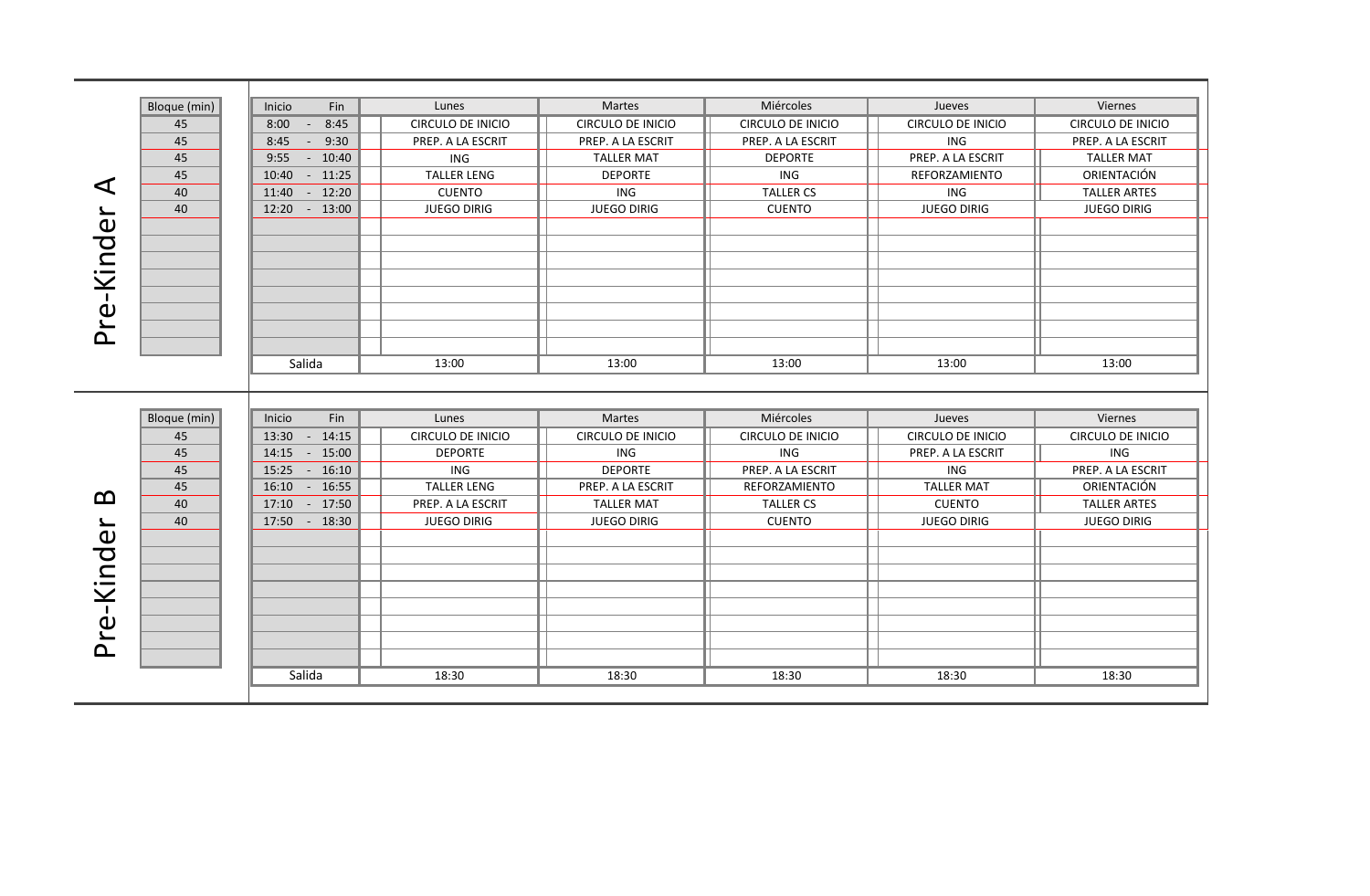|        | Bloque (min) | Fin<br>Inicio                  | Lunes                    | <b>Martes</b>            | Miércoles                | <b>Jueves</b>            | Viernes                  |
|--------|--------------|--------------------------------|--------------------------|--------------------------|--------------------------|--------------------------|--------------------------|
|        | 45           | 8:45<br>8:00<br>$\sim$         | <b>CIRCULO DE INICIO</b> | <b>CIRCULO DE INICIO</b> | <b>CIRCULO DE INICIO</b> | <b>CIRCULO DE INICIO</b> | <b>CIRCULO DE INICIO</b> |
|        | 45           | 9:30<br>8:45<br>$\sim$         | ING                      | PREP. A LA ESCRIT        | PREP. A LA ESCRIT        | PREP. A LA ESCRIT        | ING                      |
|        | 45           | $-10:40$<br>9:55               | PREP. A LA ESCRIT        | <b>DEPORTE</b>           | <b>TALLER CS</b>         | <b>TALLER MAT</b>        | <b>DEPORTE</b>           |
|        | 45           | 10:40<br>$-11:25$              | <b>TALLER LENG</b>       | <b>TALLER MAT</b>        | ING                      | <b>ING</b>               | PREP. A LA ESCRIT        |
| ◁      | 40           | $-12:20$<br>11:40              | <b>CUENTO</b>            | ING                      | ORIENTACIÓN              | REFORZAMIENTO            | <b>TALLER ARTES</b>      |
|        | 40           | 12:20 - 13:00                  | <b>JUEGO DIRIG</b>       | <b>JUEGO DIRIG</b>       | <b>JUEGO DIRIG</b>       | <b>CUENTO</b>            | <b>JUEGO DIRIG</b>       |
|        |              |                                |                          |                          |                          |                          |                          |
|        |              |                                |                          |                          |                          |                          |                          |
| Kinder |              |                                |                          |                          |                          |                          |                          |
|        |              |                                |                          |                          |                          |                          |                          |
|        |              |                                |                          |                          |                          |                          |                          |
|        |              |                                |                          |                          |                          |                          |                          |
|        |              |                                |                          |                          |                          |                          |                          |
|        |              |                                |                          |                          |                          |                          |                          |
|        |              | Salida                         | 13:00                    | 13:00                    | 13:00                    | 13:00                    | 13:00                    |
|        |              |                                |                          |                          |                          |                          |                          |
|        |              |                                |                          |                          |                          |                          |                          |
|        | Bloque (min) | Fin<br>Inicio                  | Lunes                    | <b>Martes</b>            | Miércoles                | Jueves                   | Viernes                  |
|        | 45           | 8:45<br>8:00<br>$\sim$         | CIRCULO DE INICIO        | <b>CIRCULO DE INICIO</b> | CIRCULO DE INICIO        | <b>CIRCULO DE INICIO</b> | CIRCULO DE INICIO        |
|        | 45           | 9:30<br>8:45<br>$\sim$ $ \sim$ | ING                      | <b>ING</b>               | <b>ING</b>               | PREP. A LA ESCRIT        | PREP. A LA ESCRIT        |
|        | 45           | 9:55<br>$-10:40$               | <b>DEPORTE</b>           | PREP. A LA ESCRIT        | PREP. A LA ESCRIT        | <b>TALLER MAT</b>        | <b>DEPORTE</b>           |
|        | 45           | 10:40 - 11:25                  | PREP. A LA ESCRIT        | <b>ING</b>               | <b>TALLER CS</b>         | REFORZAMIENTO            | ORIENTACIÓN              |
| മ      | 40           | 11:40 - 12:20                  | <b>TALLER LENG</b>       | <b>TALLER MAT</b>        | ING                      | <b>CUENTO</b>            | <b>TALLER ARTES</b>      |
|        | 40           | 12:20 - 13:00                  | <b>JUEGO DIRIG</b>       | <b>CUENTO</b>            | <b>JUEGO DIRIG</b>       | <b>JUEGO DIRIG</b>       | <b>JUEGO DIRIG</b>       |
| Kinder |              |                                |                          |                          |                          |                          |                          |
|        |              |                                |                          |                          |                          |                          |                          |
|        |              |                                |                          |                          |                          |                          |                          |
|        |              |                                |                          |                          |                          |                          |                          |
|        |              |                                |                          |                          |                          |                          |                          |
|        |              |                                |                          |                          |                          |                          |                          |
|        |              |                                |                          |                          |                          |                          |                          |
|        |              |                                |                          |                          |                          |                          |                          |
|        |              | Salida                         | 13:00                    | 13:00                    | 13:00                    | 13:00                    |                          |
|        |              |                                |                          |                          |                          |                          |                          |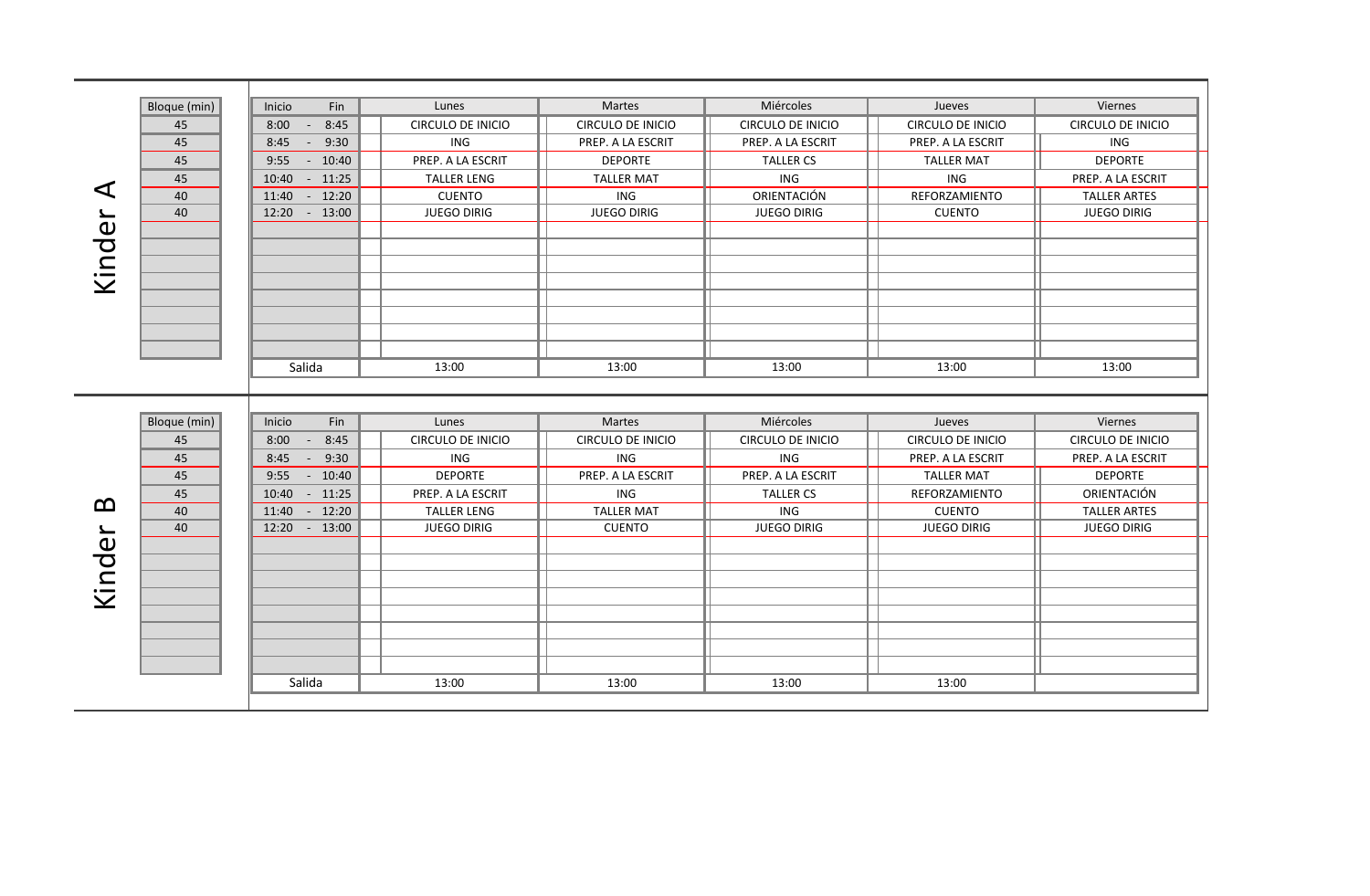|                             | Bloque (min) | Fin<br>Inicio     | Lunes              | <b>Martes</b>            | Miércoles         | Jueves             | Viernes                  |
|-----------------------------|--------------|-------------------|--------------------|--------------------------|-------------------|--------------------|--------------------------|
|                             | 45           | 13:30 - 14:15     | CIRCULO DE INICIO  | <b>CIRCULO DE INICIO</b> | CIRCULO DE INICIO | CIRCULO DE INICIO  | <b>CIRCULO DE INICIO</b> |
|                             | 45           | $-15:00$<br>14:15 | <b>ING</b>         | PREP. A LA ESCRIT        | <b>DEPORTE</b>    | ING                | PREP. A LA ESCRIT        |
|                             | 45           | $15:25 - 16:10$   | PREP. A LA ESCRIT  | REFORZAMIENTO            | PREP. A LA ESCRIT | <b>DEPORTE</b>     | ING                      |
|                             | 45           | 16:10 - 16:55     | <b>TALLER LENG</b> | ING                      | <b>TALLER CS</b>  | PREP. A LA ESCRIT  | ORIENTACIÓN              |
|                             | 40           | 17:10 - 17:50     | <b>CUENTO</b>      | <b>TALLER MAT</b>        | <b>CUENTO</b>     | <b>TALLER MAT</b>  | <b>TALLER ARTES</b>      |
|                             | 40           | 17:50 - 18:30     | <b>JUEGO DIRIG</b> | <b>JUEGO DIRIG</b>       | ING               | <b>JUEGO DIRIG</b> | <b>JUEGO DIRIG</b>       |
| $\mathbf 0$                 |              |                   |                    |                          |                   |                    |                          |
| ਹ                           |              |                   |                    |                          |                   |                    |                          |
| $\mathbf{\Omega}$           |              |                   |                    |                          |                   |                    |                          |
| $\cdot$ $\!$<br>$\bm{\vee}$ |              |                   |                    |                          |                   |                    |                          |
|                             |              |                   |                    |                          |                   |                    |                          |
|                             |              |                   |                    |                          |                   |                    |                          |
|                             |              |                   |                    |                          |                   |                    |                          |
|                             |              |                   |                    |                          |                   |                    |                          |
|                             |              | Salida            | 18:30              | 18:30                    | 18:30             | 18:30              | 18:30                    |
|                             |              |                   |                    |                          |                   |                    |                          |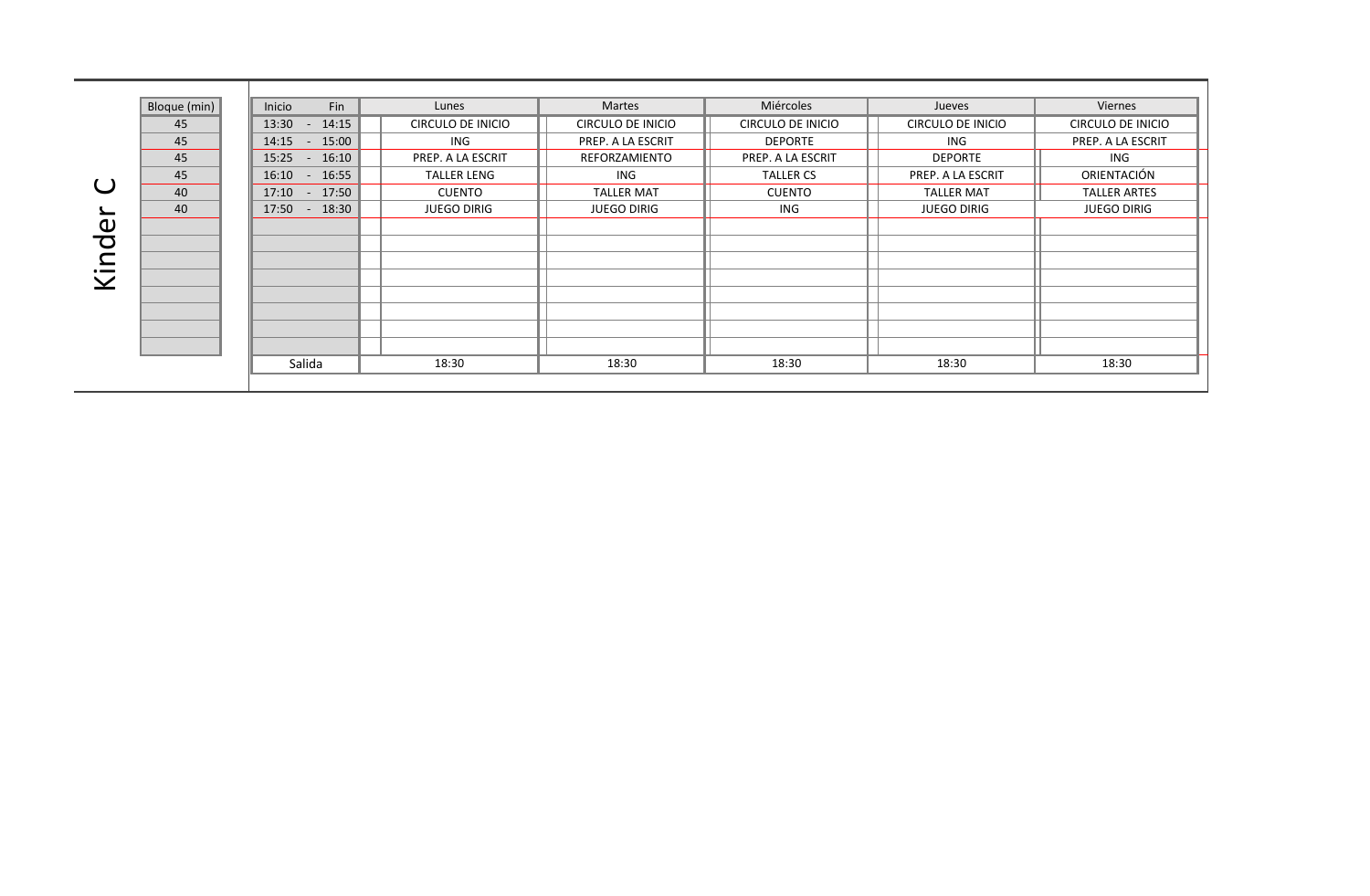|                          | Bloque (min) | Inicio<br>Fin              | Lunes         | Martes               | Miércoles  | Jueves        | Viernes       |
|--------------------------|--------------|----------------------------|---------------|----------------------|------------|---------------|---------------|
|                          | 45           | 8:00<br>8:45<br>$\sim 100$ | LENG          | <b>HIST</b>          | C. NAT     | C. NAT        | <b>MAT</b>    |
|                          | 45           | 8:45<br>$-9:30$            | LENG          | <b>HIST</b>          | C. NAT     | ING           | MAT           |
|                          | 45           | 9:30<br>$-10:15$           | <b>RELIG</b>  | <b>RELIG</b>         | ING        | ING           | <b>HIST</b>   |
|                          | 45           | 10:40 - 11:25              | <b>MAT</b>    | LENG                 | LENG       | <b>ED FCA</b> | ING           |
| ◁                        | 45           | $11:25 - 12:10$            | <b>MAT</b>    | LENG                 | LENG       | <b>ED FCA</b> | TEC / ORIEN   |
|                          | 45           | 12:25 - 13:10              | <b>ED FCA</b> | ING                  | ART        | <b>MAT</b>    | LENG          |
| básico                   | 45           | 13:10 - 13:55              | ED. FCA       | <b>MUS</b>           | ART        | <b>MAT</b>    | LENG          |
|                          | 45           | 14:05 - 14:50              |               | <b>MUS</b>           |            |               |               |
|                          |              |                            |               |                      |            |               |               |
|                          |              |                            |               |                      |            |               |               |
| $\bullet$                |              |                            |               |                      |            |               |               |
| $\overline{\phantom{0}}$ |              |                            |               |                      |            |               |               |
|                          |              |                            |               |                      |            |               |               |
|                          |              |                            |               |                      |            |               |               |
|                          |              | Salida                     | 13:55         | 14:50                | 13:55      | 13:55         | 13:55         |
|                          |              |                            |               |                      |            |               |               |
|                          |              |                            |               |                      |            |               |               |
|                          | Bloque (min) | Inicio<br>Fin              | Lunes         | Martes               | Miércoles  | Jueves        | Viernes       |
|                          | 45           | $8:00 - 8:45$              | <b>HIST</b>   | <b>CUENTA CUENTO</b> | ING        | <b>MAT</b>    | LENG          |
|                          | 45           | $-9:30$<br>8:45            | <b>HIST</b>   | LENG                 | ING        | <b>MAT</b>    | ING           |
|                          | 45           | $-10:15$<br>9:30           | MAT           | LENG                 | LENG       | <b>HIST</b>   | LENG          |
|                          | 45           | 10:40 - 11:25              | MAT           | CS NAT               | LENG       | ING           | ART           |
| മ                        | 45           | $11:25 - 12:10$            | ING           | <b>CS NAT</b>        | LENG       | ART           | <b>CS NAT</b> |
|                          |              |                            |               |                      |            |               |               |
|                          | 45           | 12:25 - 13:10              | ED FCA        | <b>MUS</b>           | <b>MAT</b> | <b>ED FCA</b> | <b>RELIG</b>  |
|                          | 45           | 13:10 - 13:55              | <b>ED FCA</b> | <b>MUS</b>           | <b>MAT</b> | ED FCA        | <b>RELIG</b>  |
|                          | 45           | 14:05 - 14:50              |               | TEC / ORIENT         |            |               |               |
|                          |              |                            |               |                      |            |               |               |
| básico                   |              |                            |               |                      |            |               |               |
|                          |              |                            |               |                      |            |               |               |
| ۰                        |              |                            |               |                      |            |               |               |
| $\blacktriangleleft$     |              |                            |               |                      |            |               |               |
|                          |              |                            |               |                      |            |               |               |
|                          |              | Salida                     | 13:55         | 14:50                | 13:55      | 13:55         | 13:55         |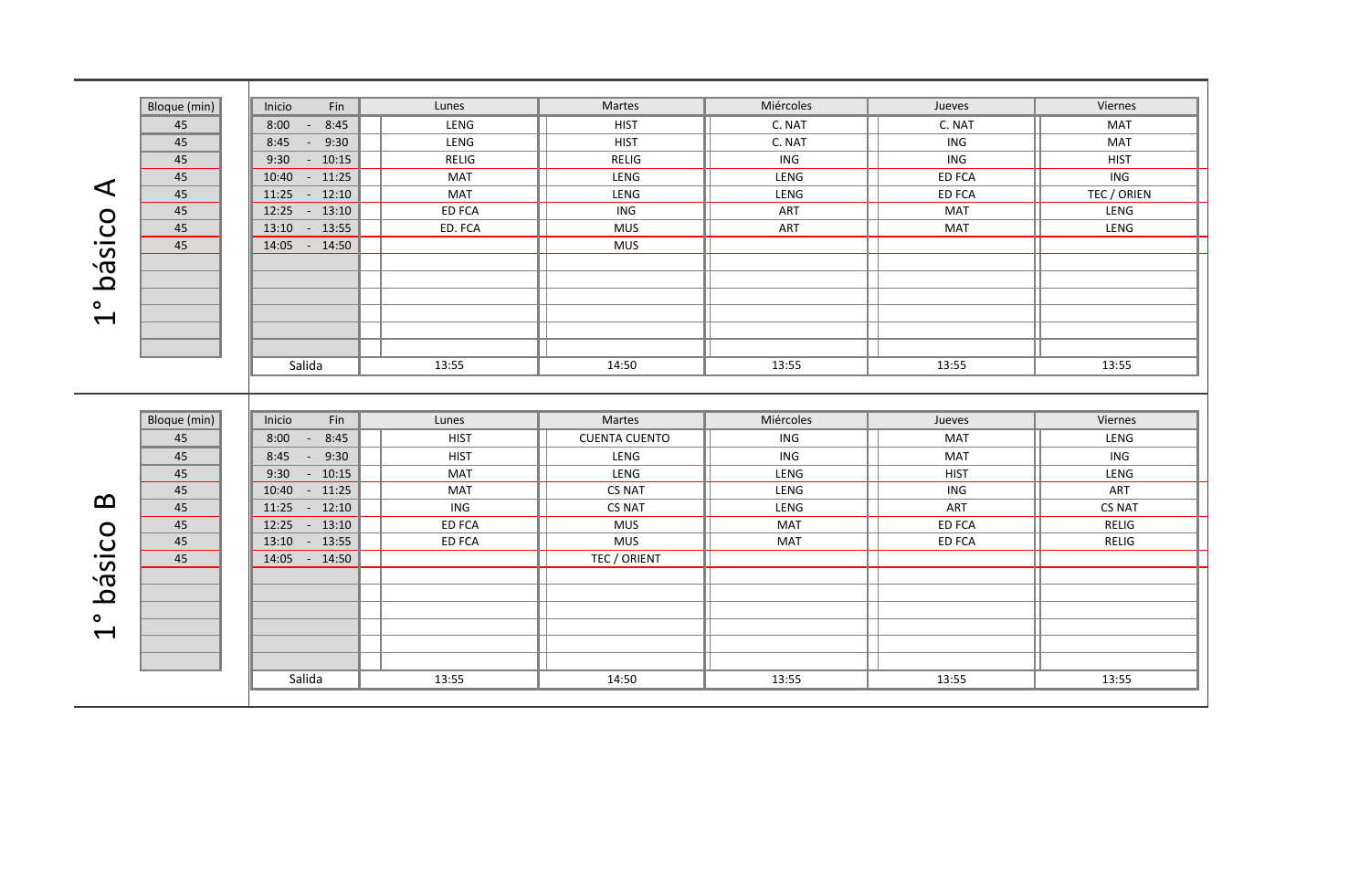|                       | Bloque (min) | Inicio<br>Fin              | Lunes                | Martes        | Miércoles     | Jueves               | Viernes       |  |
|-----------------------|--------------|----------------------------|----------------------|---------------|---------------|----------------------|---------------|--|
|                       | 45           | 8:45<br>8:00<br>$\sim$ $-$ | ING                  | LENG          | <b>MAT</b>    | ING                  | LENG          |  |
|                       | 45           | 8:45<br>$-9:30$            | ING                  | LENG          | MAT           | ING                  | LENG          |  |
|                       | 45           | $-10:15$<br>9:30           | LENG                 | <b>MUS</b>    | TEC / ORIENT  | <b>RELIG</b>         | <b>RELIG</b>  |  |
|                       | 45           | 10:40 - 11:25              | <b>CS NAT</b>        | <b>CS NAT</b> | LENG          | ART                  | <b>HIST</b>   |  |
| ◁                     | 45           | $11:25 - 12:10$            | <b>MUS</b>           | <b>CS NAT</b> | LENG          | ART                  | <b>HIST</b>   |  |
|                       | 45           | 12:25 - 13:10              | MAT                  | ED FCA        | ING           | <b>MAT</b>           | <b>ED FCA</b> |  |
| básico                | 45           | 13:10 - 13:55              | <b>MAT</b>           | <b>ED FCA</b> | <b>HIST</b>   | <b>MAT</b>           | <b>ED FCA</b> |  |
|                       |              | 14:05 - 14:05              |                      |               |               | <b>CUENTA CUENTO</b> |               |  |
|                       |              |                            |                      |               |               | 14:50                |               |  |
|                       |              |                            |                      |               |               |                      |               |  |
| ۰                     |              |                            |                      |               |               |                      |               |  |
| $\mathbf{\Omega}$     |              |                            |                      |               |               |                      |               |  |
|                       |              |                            |                      |               |               |                      |               |  |
|                       |              |                            |                      |               |               |                      |               |  |
|                       |              | Salida                     | 13:55                | 13:55         | 13:55         |                      | 13:55         |  |
|                       |              |                            |                      |               |               |                      |               |  |
|                       |              |                            |                      |               |               |                      |               |  |
|                       | Bloque (min) | Fin<br>Inicio              | Lunes                | Martes        | Miércoles     | Jueves               | Viernes       |  |
|                       | 45           | 8:00<br>$-8:45$            | <b>MAT</b>           | LENG          | <b>CS NAT</b> | REL                  | ING           |  |
|                       | 45           | $-9:30$<br>8:45            | <b>MAT</b>           | LENG          | CS NAT        | REL                  | <b>HIST</b>   |  |
|                       | 45           | $-10:15$<br>9:30           | MAT                  | <b>HIST</b>   | LENG          | <b>MAT</b>           | <b>HIST</b>   |  |
|                       | 45           | 10:40 - 11:25              | ING                  | ING           | <b>MAT</b>    | <b>MUS</b>           | LENG          |  |
| $\boldsymbol{\Omega}$ | 45           | $11:25 - 12:10$            | <b>CS NAT</b>        | ING           | <b>MAT</b>    | <b>MUS</b>           | LENG          |  |
|                       | 45           | 12:25 - 13:10              | <b>CUENTA CUENTO</b> | ED FCA        | ART           | ING                  | ED FCA        |  |
|                       | 45           | 13:10 - 13:55              | LENG                 | <b>ED FCA</b> | ART           | LENG                 | ED FCA        |  |
| básico                |              | 14:05 - 14:05              |                      |               |               | TEC / ORIENT         |               |  |
|                       |              |                            |                      |               |               | 14:50                |               |  |
|                       |              |                            |                      |               |               |                      |               |  |
| $\bullet$             |              |                            |                      |               |               |                      |               |  |
| $\mathbf{\Omega}$     |              |                            |                      |               |               |                      |               |  |
|                       |              |                            |                      |               |               |                      |               |  |
|                       |              |                            |                      |               |               |                      |               |  |
|                       |              |                            |                      | 13:55         | 13:55         |                      | 13:55         |  |
|                       |              | Salida                     | 13:55                |               |               |                      |               |  |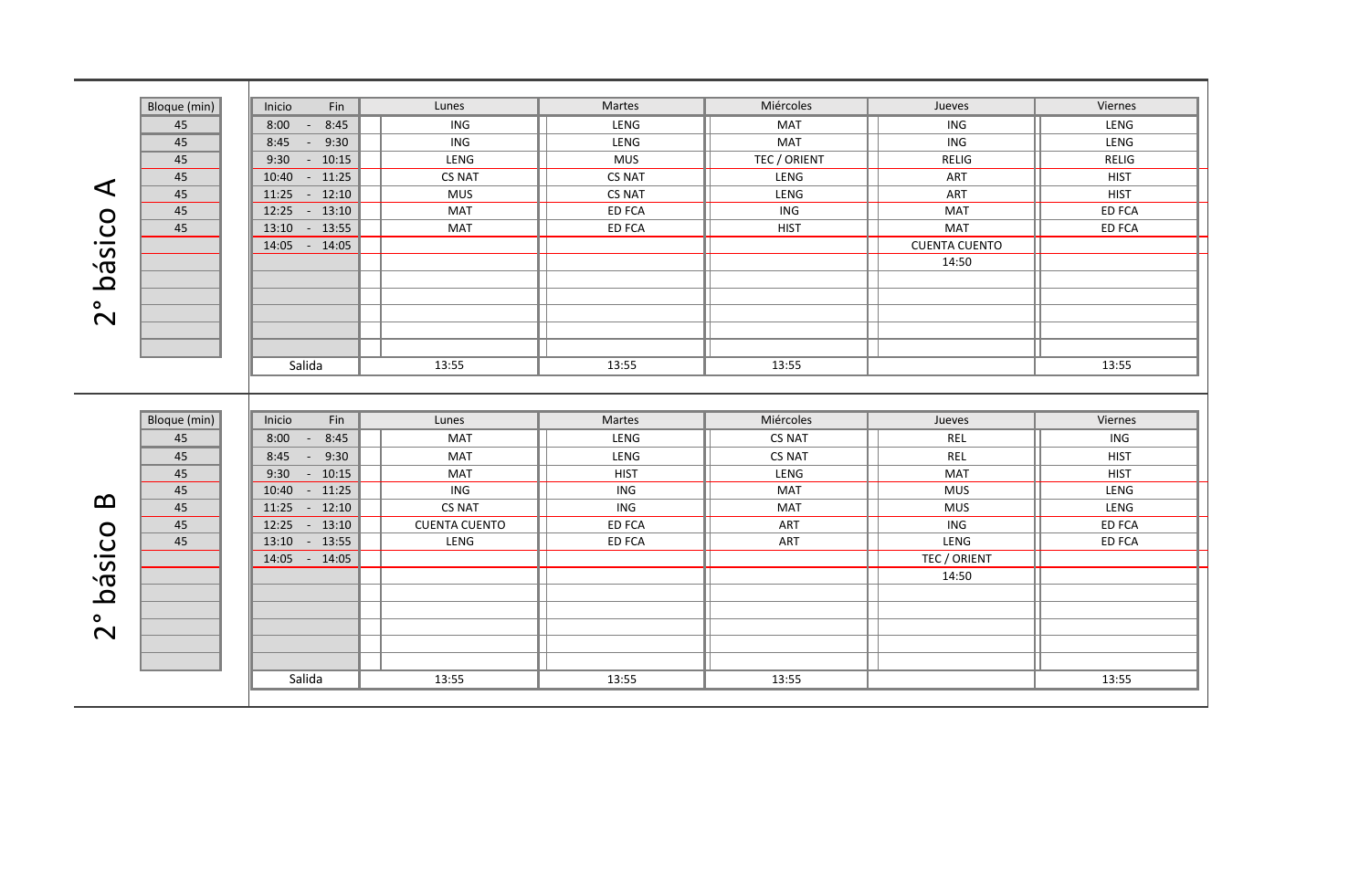|                       | Bloque (min) | Inicio<br>Fin                  | Lunes         | Martes       | Miércoles      | Jueves       | Viernes       |  |
|-----------------------|--------------|--------------------------------|---------------|--------------|----------------|--------------|---------------|--|
|                       | 45           | 8:00<br>8:45<br>$\sim$ $ \sim$ | <b>ED FCA</b> | <b>HIST</b>  | LENG           | <b>ART</b>   | ART           |  |
|                       | 45           | 9:30<br>8:45<br>$\sim$ $-$     | ED FCA        | ING          | MAT            | <b>MAT</b>   | <b>TECN</b>   |  |
|                       | 45           | 9:30<br>$-10:15$               | <b>MAT</b>    | ING          | MAT            | <b>MAT</b>   | <b>MAT</b>    |  |
|                       | 45           | 10:40 - 11:25                  | ORIENT        | MAT          | <b>ED FCA</b>  | LENG         | LENG          |  |
| ◁                     | 45           | 11:25<br>$-12:10$              | ING           | MAT          | <b>ED FCA</b>  | LENG         | ING           |  |
|                       | 45           | 12:25 - 13:10                  | CS NAT        | <b>MUS</b>   | CS NAT         | <b>HIST</b>  | ING           |  |
|                       | 45           | 14:10 - 14:55                  | LENG          | <b>MUS</b>   | CS NAT (13:55) | <b>HIST</b>  | LENG          |  |
| básico                | 45           | 14:55 - 15:40                  | LENG          | <b>RELIG</b> |                | <b>RELIG</b> | LENG          |  |
|                       |              |                                |               |              |                |              |               |  |
|                       |              |                                |               |              |                |              |               |  |
| $\bullet$             |              |                                |               |              |                |              |               |  |
| $\boldsymbol{\infty}$ |              |                                |               |              |                |              |               |  |
|                       |              |                                |               |              |                |              |               |  |
|                       |              |                                |               |              |                |              |               |  |
|                       |              | Salida                         | 15:40         | 15:40        | 14:55          | 15:40        | 15:40         |  |
|                       |              |                                |               |              |                |              |               |  |
|                       |              |                                |               |              |                |              |               |  |
|                       | Bloque (min) | Fin<br>Inicio                  | Lunes         | Martes       | Miércoles      | Jueves       | Viernes       |  |
|                       | 45           | 8:00<br>8:45<br>$\sim$ $ \sim$ | <b>ED FCA</b> | ING          | RELIG          | LENG         | <b>TEC</b>    |  |
|                       | 45           | 8:45<br>$-9:30$                | <b>ED FCA</b> | ING          | MAT            | <b>MAT</b>   | <b>MAT</b>    |  |
|                       | 45           | $-10:15$<br>9:30               | LENG          | LENG         | <b>MAT</b>     | <b>MAT</b>   | <b>MAT</b>    |  |
|                       | 45           | 10:40 - 11:25                  | <b>MAT</b>    | LENG         | <b>ED FCA</b>  | <b>RELIG</b> | <b>CS NAT</b> |  |
| $\boldsymbol{\Omega}$ | 45           | 11:25<br>$-12:10$              | <b>MAT</b>    | LENG         | ED FCA         | <b>HIST</b>  | <b>CS NAT</b> |  |
|                       | 45           | 12:25 - 13:10                  | <b>CS NAT</b> | <b>HIST</b>  | LENG           | ART          | ING           |  |
|                       | 45           | 14:10 - 14:55                  | ING           | <b>HIST</b>  | LENG (13:55)   | ING          | ORIENT        |  |
| básico                | 45           | 14:55 - 15:40                  | ART           | <b>MUS</b>   |                | <b>MUS</b>   | LENG          |  |
|                       |              |                                |               |              |                |              |               |  |
|                       |              |                                |               |              |                |              |               |  |
| $\bullet$             |              |                                |               |              |                |              |               |  |
|                       |              |                                |               |              |                |              |               |  |
|                       |              |                                |               |              |                |              |               |  |
| $\boldsymbol{\infty}$ |              |                                |               |              |                |              |               |  |
|                       |              |                                |               |              |                |              |               |  |
|                       |              | Salida                         | 15:40         | 15:40        | 14:55          | 15:40        | 15:40         |  |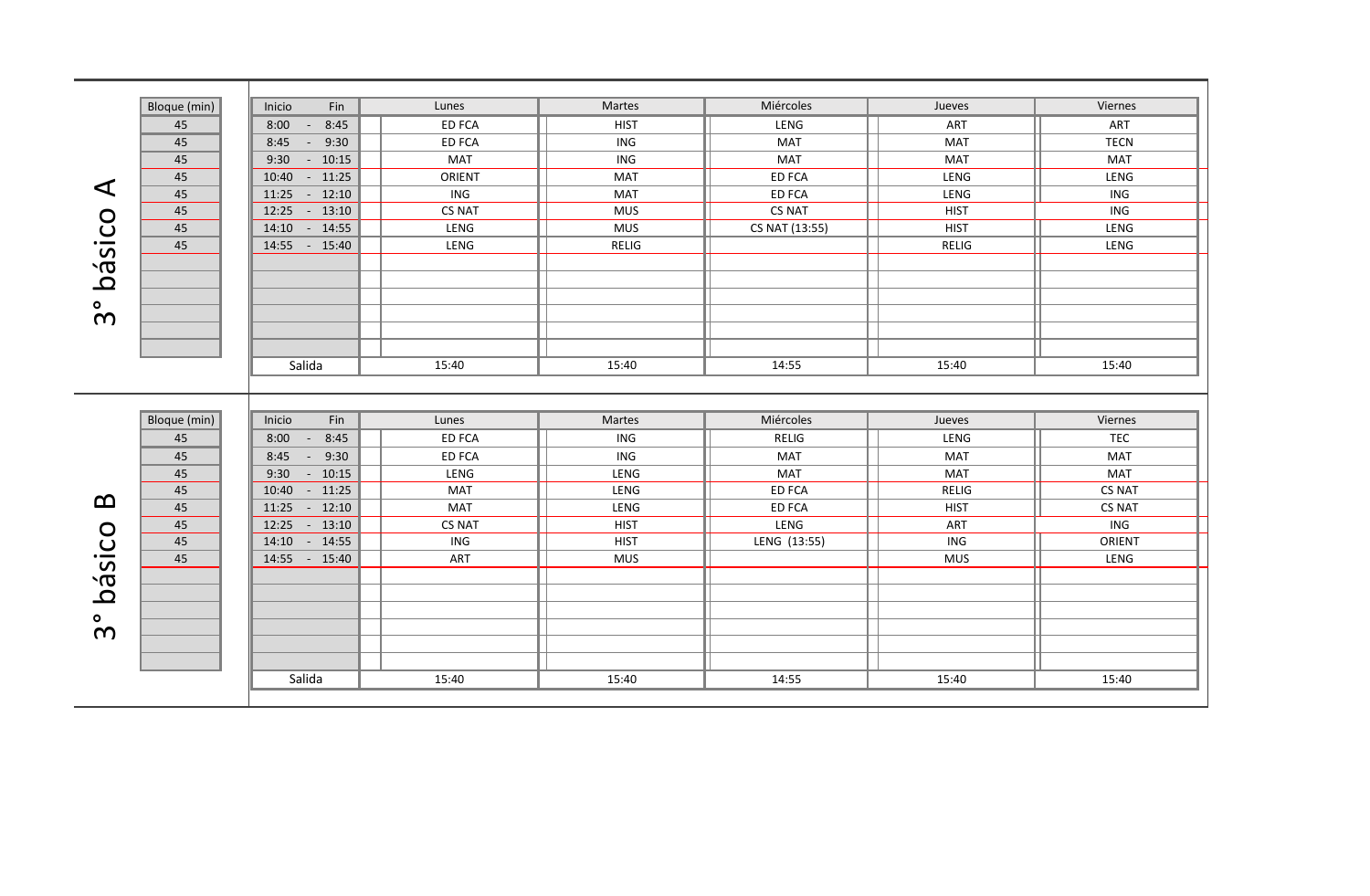|               | Bloque (min) | Inicio<br>Fin                  | Lunes         | Martes        | Miércoles    | Jueves        | Viernes    |  |
|---------------|--------------|--------------------------------|---------------|---------------|--------------|---------------|------------|--|
|               | 45           | 8:45<br>8:00<br>$\sim$ $ \sim$ | LENG          | MAT           | <b>MAT</b>   | <b>MAT</b>    | LENG       |  |
|               | 45           | 9:30<br>8:45<br>$\sim$ $-$     | LENG          | MAT           | RELIG        | <b>ED FCA</b> | LENG       |  |
|               | 45           | $-10:15$<br>9:30               | ING           | ING           | ING          | <b>ED FCA</b> | <b>MUS</b> |  |
|               | 45           | $10:40 - 11:25$                | <b>CS NAT</b> | <b>ED FCA</b> | <b>MAT</b>   | ORIENT        | ING        |  |
| ◁             | 45           | $11:25 - 12:10$                | <b>CS NAT</b> | <b>ED FCA</b> | <b>MAT</b>   | RELIG         | ING        |  |
|               | $45\,$       | 12:25 - 13:10                  | ART           | ART           | LENG         | <b>HIST</b>   | <b>MUS</b> |  |
|               | 45           | $14:10 - 14:55$                | <b>HIST</b>   | LENG          | LENG (13:55) | <b>MAT</b>    | CS NAT     |  |
| básico        | 45           | 14:55 - 15:40                  | <b>HIST</b>   | LENG          |              | <b>MAT</b>    | <b>TEC</b> |  |
|               |              |                                |               |               |              |               |            |  |
|               |              |                                |               |               |              |               |            |  |
|               |              |                                |               |               |              |               |            |  |
| $\frac{1}{4}$ |              |                                |               |               |              |               |            |  |
|               |              |                                |               |               |              |               |            |  |
|               |              |                                |               |               |              |               |            |  |
|               |              | Salida                         | 15:40         | 15:40         | 14:55        | 15:40         | 15:40      |  |
|               |              |                                |               |               |              |               |            |  |
|               |              |                                |               |               |              |               |            |  |
|               | Bloque (min) | Inicio<br>Fin                  | Lunes         | Martes        | Miércoles    | Jueves        | Viernes    |  |
|               |              |                                |               |               |              |               |            |  |
|               | 45           | 8:45<br>8:00<br>●              | <b>MAT</b>    | <b>LENG</b>   | ING          | ING           | <b>TEC</b> |  |
|               | 45           | 8:45<br>$-9:30$                | MAT           | LENG          | ING          | <b>ED FCA</b> | MAT        |  |
|               | 45           | $-10:15$<br>9:30               | ING           | <b>HIST</b>   | ORIENT       | <b>ED FCA</b> | <b>MAT</b> |  |
|               | 45           | 10:40 - 11:25                  | LENG          | <b>ED FCA</b> | LENG         | <b>MAT</b>    | LENG       |  |
| മ             | 45           | $11:25 - 12:10$                | LENG          | ED FCA        | LENG         | <b>MAT</b>    | LENG       |  |
|               | 45           | 12:25 - 13:10                  | RELIG         | ART           | MAT          | <b>HIST</b>   | CS NAT     |  |
|               | 45           | 14:10 - 14:55                  | CS NAT        | ART           | MAT (13:55)  | <b>HIST</b>   | <b>MUS</b> |  |
|               | 45           | 14:55 - 15:40                  | <b>CS NAT</b> | ING           |              | <b>RELIG</b>  | <b>MUS</b> |  |
|               |              |                                |               |               |              |               |            |  |
| básico        |              |                                |               |               |              |               |            |  |
|               |              |                                |               |               |              |               |            |  |
|               |              |                                |               |               |              |               |            |  |
| $\frac{1}{4}$ |              |                                |               |               |              |               |            |  |
|               |              |                                |               |               |              |               |            |  |
|               |              | Salida                         | 15:40         | 15:40         | 14:55        | 15:40         | 15:40      |  |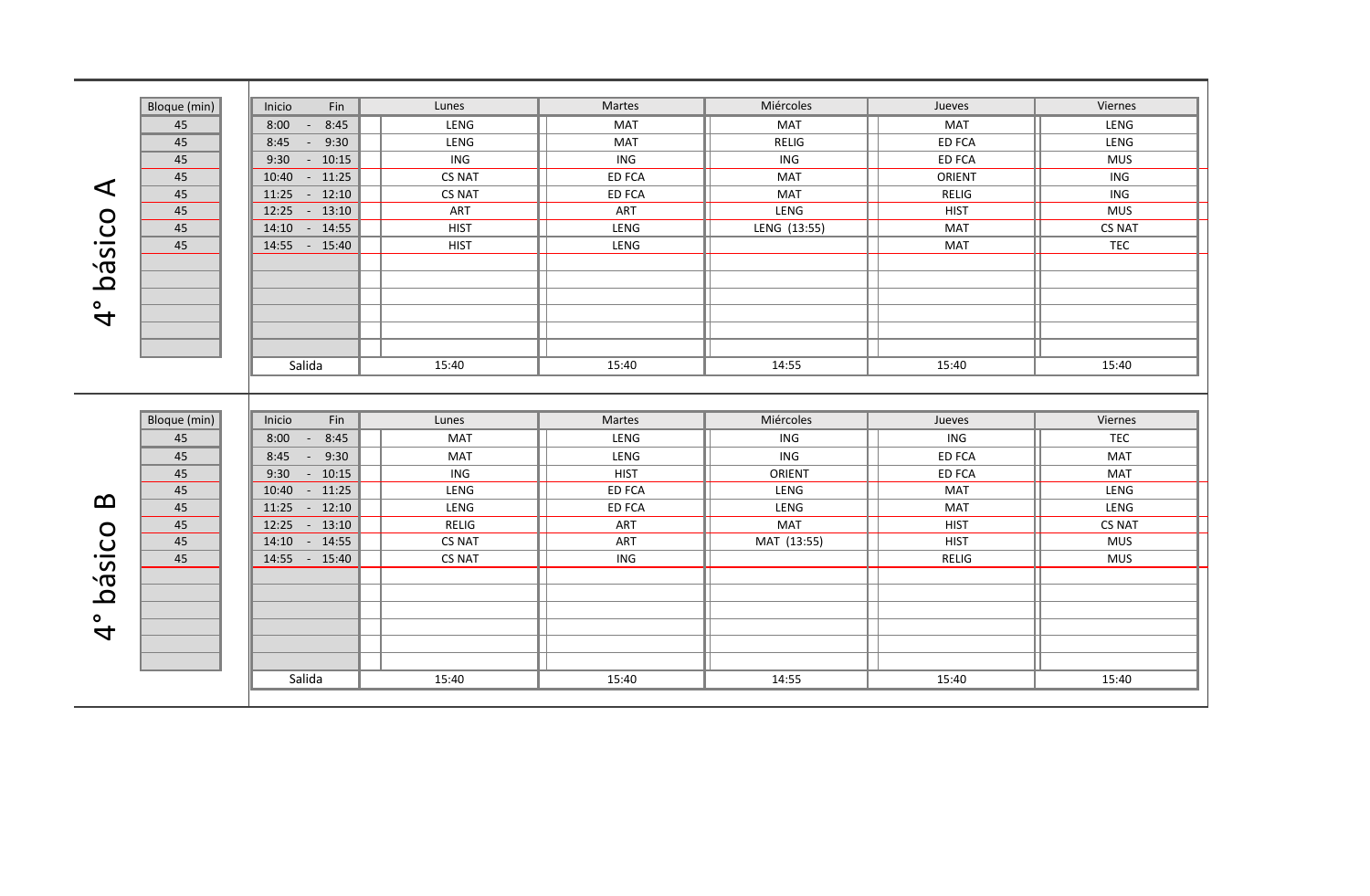|                       | Bloque (min) | Inicio<br>Fin              | Lunes                   | Martes        | Miércoles        | Jueves           | Viernes       |  |
|-----------------------|--------------|----------------------------|-------------------------|---------------|------------------|------------------|---------------|--|
|                       | 45           | 8:45<br>8:00<br>$\sim$     | <b>RELIG</b>            | <b>MAT</b>    | <b>TALLER CS</b> | <b>ART</b>       | <b>MAT</b>    |  |
|                       | 45           | 9:30<br>8:45<br>$\sim$ $-$ | <b>RELIG</b>            | MAT           | <b>TALLER CS</b> | ART              | MAT           |  |
|                       | 45           | 9:30<br>$-10:15$           | <b>HIST</b>             | ART           | LENG             | <b>ING</b>       | <b>HIST</b>   |  |
|                       | 45           | 10:40 - 11:25              | LENG                    | <b>ED FCA</b> | <b>CS NAT</b>    | LENG             | <b>ED FCA</b> |  |
| ◁                     | 45           | 11:25<br>$-12:10$          | LENG                    | <b>ED FCA</b> | <b>HIST</b>      | LENG             | ED FCA        |  |
|                       | 45           | 12:25<br>$-13:10$          | $\overline{\text{ING}}$ | LENG          | <b>TECN</b>      | LENG             | C DE C        |  |
|                       | 45           | 14:10 - 14:55              | <b>CS NAT</b>           | ING           | ORIENT (13:55)   | <b>MAT</b>       | ING           |  |
|                       | 45           | 14:55 - 15:40              | <b>CS NAT</b>           | ING           |                  | <b>MAT</b>       | <b>HIST</b>   |  |
|                       | 45           | 15:50 - 16:35              | <b>CS NAT</b>           |               |                  |                  |               |  |
| básico                |              |                            |                         |               |                  |                  |               |  |
|                       |              |                            |                         |               |                  |                  |               |  |
| 。<br>LC               |              |                            |                         |               |                  |                  |               |  |
|                       |              |                            |                         |               |                  |                  |               |  |
|                       |              |                            |                         |               |                  |                  |               |  |
|                       |              | Salida                     | 16:35                   | 15:40         | 14:55            | 15:40            | 15:40         |  |
|                       |              |                            |                         |               |                  |                  |               |  |
|                       |              |                            |                         |               |                  |                  |               |  |
|                       | Bloque (min) | Fin<br>Inicio              | Lunes                   | Martes        | Miércoles        | Jueves           | Viernes       |  |
|                       | 45           | 8:00<br>8:45<br>$\sim$ $-$ | <b>CS NAT</b>           | <b>ED FCA</b> | LENG             | <b>MUS</b>       | LENG          |  |
|                       | 45           | 8:45<br>$-9:30$            | <b>CS NAT</b>           | <b>ED FCA</b> | LENG             | <b>MUS</b>       | ING           |  |
|                       | 45           | $-10:15$<br>9:30           | ORIENT                  | <b>MUS</b>    | C DE C           | ING              | ING           |  |
|                       | 45           | 10:40 - 11:25              | <b>MAT</b>              | <b>HIST</b>   | MAT              | <b>TALLER CS</b> | ED FCA        |  |
| $\boldsymbol{\Omega}$ | 45           | 11:25<br>$-12:10$          | <b>MAT</b>              | <b>HIST</b>   | <b>MAT</b>       | <b>TALLER CS</b> | ED FCA        |  |
|                       | 45           | 12:25<br>$-13:10$          | <b>HIST</b>             | ING           | ING              | <b>CS NAT</b>    | RELIGIÓN      |  |
|                       | 45           | 14:10 - 14:55              | <b>HIST</b>             | <b>MAT</b>    | TEC (13:55)      | LENG             | RELIGIÓN      |  |
|                       | 45           | 14:55<br>$-15:40$          | LENG                    | <b>MAT</b>    |                  | LENG             | <b>CS NAT</b> |  |
| básico                | 45           | 15:50 - 16:35              | LENG                    |               |                  |                  |               |  |
|                       |              |                            |                         |               |                  |                  |               |  |
|                       |              |                            |                         |               |                  |                  |               |  |
| 。<br>LC               |              |                            |                         |               |                  |                  |               |  |
|                       |              |                            |                         |               |                  |                  |               |  |
|                       |              |                            |                         |               |                  |                  |               |  |
|                       |              | Salida                     | 16:35                   | 15:40         | 14:55            | 15:40            | 15:40         |  |
|                       |              |                            |                         |               |                  |                  |               |  |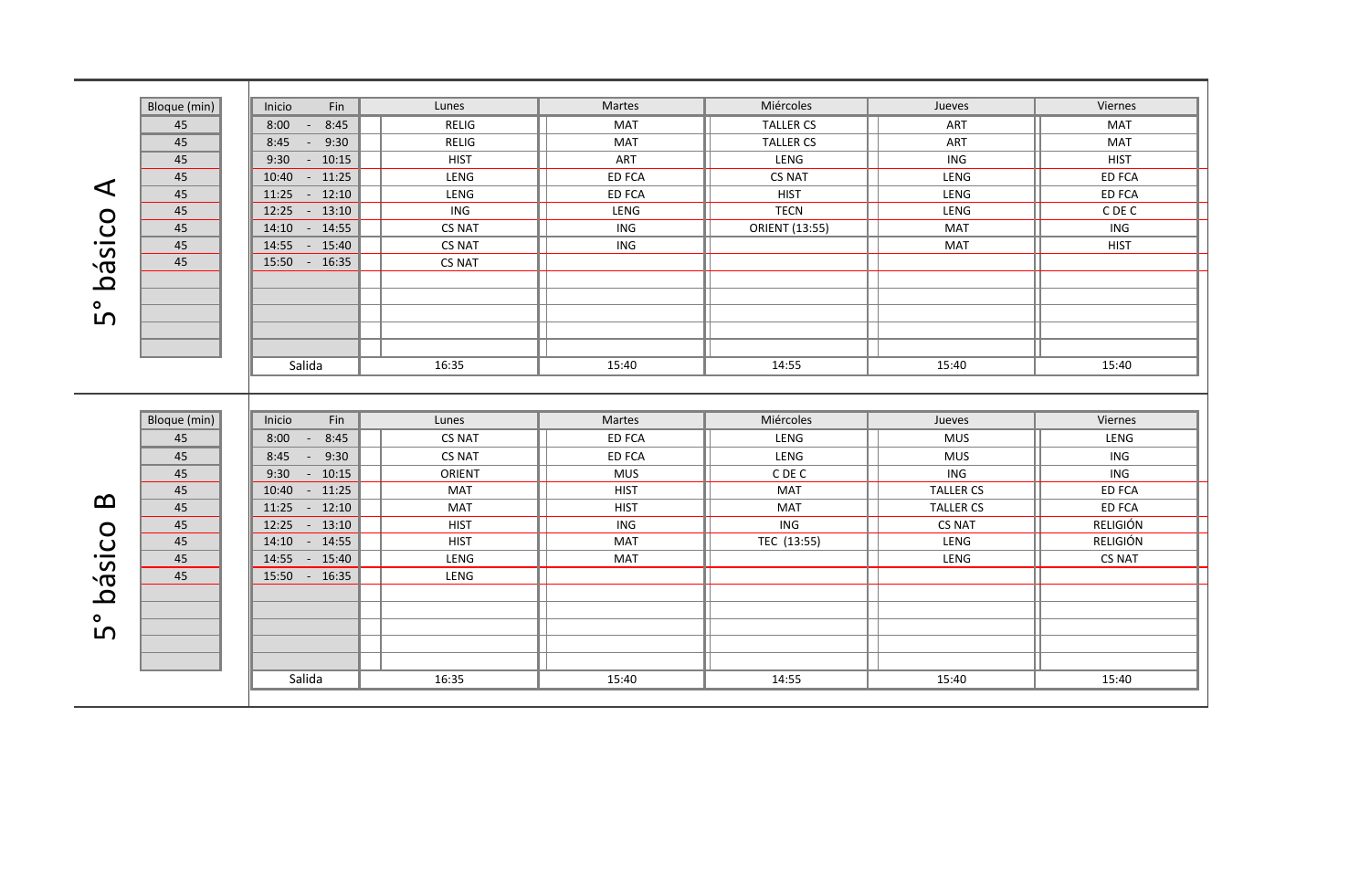|                | Bloque (min) | Fin<br>Inicio              | Lunes         | Martes           | Miércoles      | Jueves           | Viernes       |  |
|----------------|--------------|----------------------------|---------------|------------------|----------------|------------------|---------------|--|
|                | 45           | 8:45<br>8:00<br>$\bullet$  | <b>ED FCA</b> | ART              | <b>MAT</b>     | <b>MAT</b>       | <b>HIST</b>   |  |
|                | 45           | 8:45<br>9:30<br>$\sim$ $-$ | <b>ED FCA</b> | ART              | <b>MAT</b>     | <b>MAT</b>       | <b>HIST</b>   |  |
|                | 45           | 9:30<br>$-10:15$           | MAT           | LENG             | <b>RELIG</b>   | ART              | ING           |  |
|                | 45           | $10:40 - 11:25$            | <b>HIST</b>   | <b>CS NAT</b>    | ING            | CS NAT           | LENG          |  |
| ◁              | 45           | $11:25 - 12:10$            | <b>HIST</b>   | <b>CS NAT</b>    | ING            | ING              | LENG          |  |
|                | 45           | 12:25 - 13:10              | LENG          | <b>MAT</b>       | <b>ED FCA</b>  | C DE C           | <b>CS NAT</b> |  |
|                | 45           | 14:10 - 14:55              | LENG          | LENG             | ED FCA (13:55) | <b>TALLER CS</b> | <b>TEC</b>    |  |
|                | $45\,$       | 14:55 - 15:40              | ING           | LENG             |                | <b>TALLER CS</b> | ORIENT        |  |
|                | 45           | 15:50 - 16:35              | <b>RELIG</b>  |                  |                |                  |               |  |
| básico         |              |                            |               |                  |                |                  |               |  |
|                |              |                            |               |                  |                |                  |               |  |
| စိ             |              |                            |               |                  |                |                  |               |  |
|                |              |                            |               |                  |                |                  |               |  |
|                |              |                            |               |                  |                |                  |               |  |
|                |              | Salida                     | 16:35         | 15:40            | 15:40          | #iREF!           | 15:40         |  |
|                |              |                            |               |                  |                |                  |               |  |
|                |              |                            |               |                  |                |                  |               |  |
|                | Bloque (min) | Fin<br>Inicio              | Lunes         | Martes           | Miércoles      | Jueves           | Viernes       |  |
|                | 45           | 8:00<br>$-8:45$            | LENG          | <b>MUS</b>       | <b>ED FCA</b>  | <b>MAT</b>       | ORIENT        |  |
|                | 45           | 8:45<br>$-9:30$            | LENG          | <b>MUS</b>       | <b>ED FCA</b>  | <b>MAT</b>       | LENG          |  |
|                | 45           | 9:30<br>$-10:15$           | MAT           | ING              | ING            | <b>MUS</b>       | <b>CS NAT</b> |  |
|                | 45           | 10:40 - 11:25              | <b>HIST</b>   | <b>MAT</b>       | <b>CS NAT</b>  | ING              | ING           |  |
| മ              | 45           | $11:25 - 12:10$            | <b>HIST</b>   | MAT              | <b>CS NAT</b>  | LENG             | ING           |  |
|                | 45           | 12:25 - 13:10              | MAT           | <b>CS NAT</b>    | <b>HIST</b>    | <b>RELIG</b>     | LENG          |  |
|                | 45           | 14:10 - 14:55              | LENG          | <b>TALLER CS</b> | HIST (13:55)   | <b>RELIG</b>     | LENG          |  |
|                | 45           | 14:55 - 15:40              | ED FCA        | <b>TALLER CS</b> |                | C DE C           | <b>TEC</b>    |  |
|                | 45           | 15:50 - 16:35              | <b>ED FCA</b> |                  |                |                  |               |  |
|                |              |                            |               |                  |                |                  |               |  |
| básico         |              |                            |               |                  |                |                  |               |  |
|                |              |                            |               |                  |                |                  |               |  |
| $\bullet$<br>ယ |              |                            |               |                  |                |                  |               |  |
|                |              |                            |               |                  |                |                  |               |  |
|                |              |                            |               |                  |                |                  |               |  |
|                |              | Salida                     | 16:35         | 15:40            | 14:55          | 15:40            | 15:40         |  |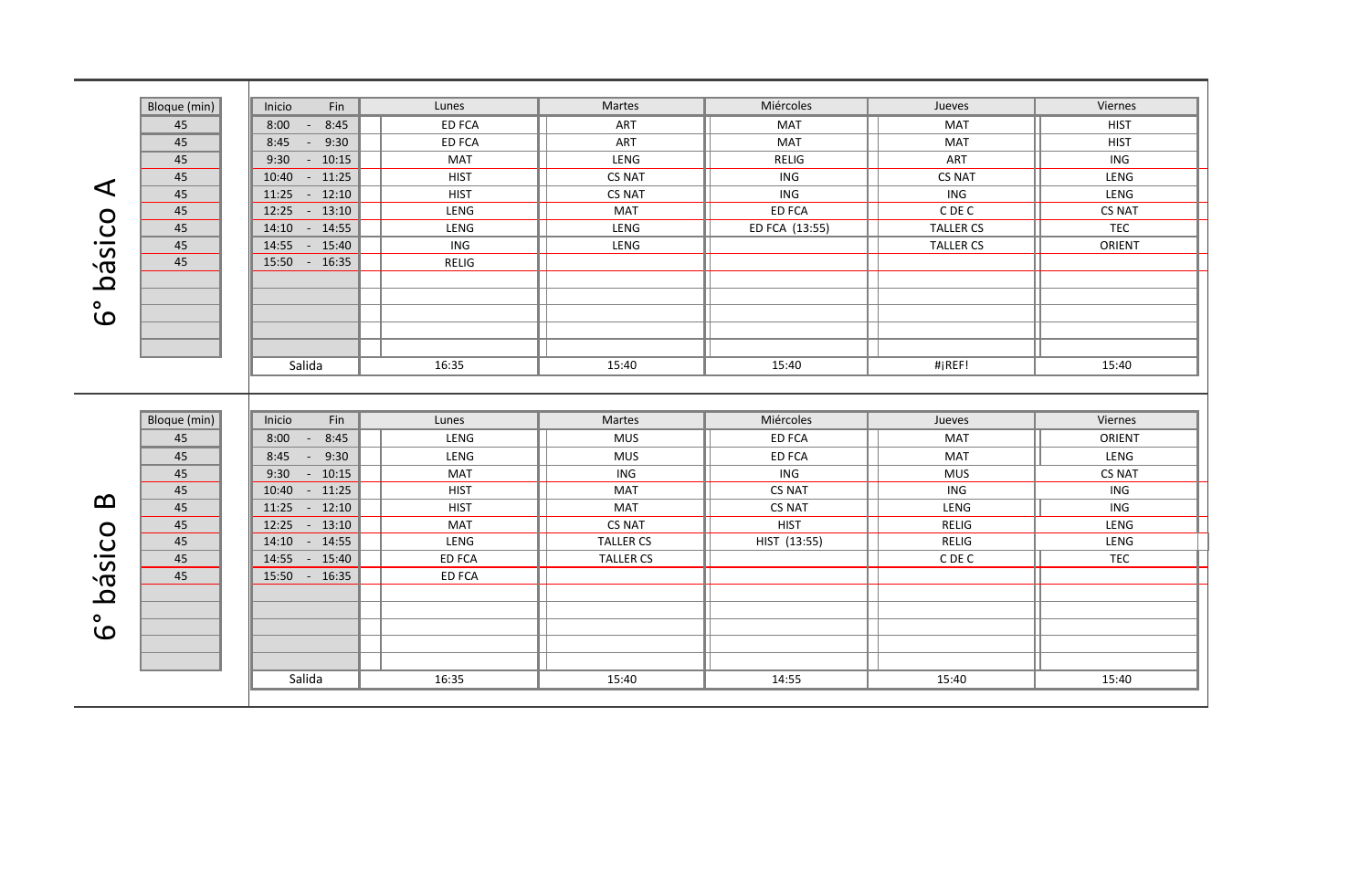|                          | Bloque (min) | Fin<br>Inicio              | Lunes             | <b>Martes</b>   | Miércoles         | Jueves          | Viernes           |
|--------------------------|--------------|----------------------------|-------------------|-----------------|-------------------|-----------------|-------------------|
|                          | 45           | 8:45<br>8:00<br>$\sim$     | LENGUAJE          | <b>HISTORIA</b> | MATEMÁTICA        | INGLÉS          | QUÍMICA           |
|                          | 45           | 8:45<br>9:30<br>$\sim$     | LENGUAJE          | <b>HISTORIA</b> | MATEMÁTICA        | INGLÉS          | QUÍMICA           |
|                          | 45           | 9:30<br>$-10:15$           | <b>BIOLOGÍA</b>   | MATEMÁTICA      | <b>TECNOLOGÍA</b> | <b>BIOLOGÍA</b> | ORIENTACIÓN       |
|                          | 45           | $10:40 - 11:25$            | ED. FÍSICA        | LENGUAJE        | <b>RELIGIÓN</b>   | <b>HISTORIA</b> | <b>MATEMÁTICA</b> |
| ◁                        | 45           | $-12:10$<br>11:25          | ED. FÍSICA        | LENGUAJE        | RELIGIÓN          | <b>HISTORIA</b> | <b>MATEMÁTICA</b> |
|                          | 45           | 12:25 - 13:10              | INGLÉS            | INGLÉS          | ARTES             | C.CURSO         | INGLÉS            |
|                          | 45           | 14:10 - 14:55              | MATEMÁTICA        | FÍSICA          | ARTES             | LENGUAJE        | ED. FÍSICA        |
|                          | 45           | 14:55 - 15:40              | MATEMÁTICA        | FÍSICA          | 13:55             | LENGUAJE        | ED. FÍSICA        |
|                          | 45           | 15:50 - 16:35              | LENGUAJE          |                 |                   |                 |                   |
| básico                   |              |                            |                   |                 |                   |                 |                   |
|                          |              |                            |                   |                 |                   |                 |                   |
| $\overline{\phantom{0}}$ |              |                            |                   |                 |                   |                 |                   |
|                          |              |                            |                   |                 |                   |                 |                   |
|                          |              |                            |                   |                 |                   |                 |                   |
|                          |              | Salida                     | 16:35             | 15:40           | 15:40             | 15:40           | 15:40             |
|                          |              |                            |                   |                 |                   |                 |                   |
|                          |              |                            |                   |                 |                   |                 |                   |
|                          | Bloque (min) | Fin<br>Inicio              | Lunes             | Martes          | Miércoles         | Jueves          | Viernes           |
|                          | 45           | 8:45<br>8:00<br>$\sim$ $-$ | <b>MATEMÁTICA</b> | ED. FÍSICA      | <b>HISTORIA</b>   | LENGUAJE        | LENGUAJE          |
|                          | 45           | 8:45<br>$-9:30$            | MATEMÁTICA        | ED. FÍSICA      | <b>HISTORIA</b>   | LENGUAJE        | LENGUAJE          |
|                          | 45           | 9:30<br>$-10:15$           | <b>TECNOLOGÍA</b> | ORIENTACIÓN     | INGLÉS            | <b>HISTORIA</b> | MATEMÁTICA        |
|                          | 45           | $10:40 - 11:25$            | FÍSICA            | MATEMÁTICA      | LENGUAJE          | MATEMÁTICA      | QUÍMICA           |
| മ                        | 45           | $-12:10$<br>11:25          | FÍSICA            | MATEMÁTICA      | LENGUAJE          | MATEMÁTICA      | QUÍMCA            |
|                          | 45           | 12:25<br>$-13:10$          | LENGUAJE          | <b>HISTORIA</b> | MÚSICA            | INGLÉS          | INGLÉS            |
|                          | 45           | 14:10 - 14:55              | RELIGIÓN          | INGLÉS          | MÚSICA            | <b>BIOLOGÍA</b> | ED. FÍSICA        |
|                          | 45           | 14:55<br>$-15:40$          | RELIGIÓN          | INGLÉS          | 13:55             | <b>BIOLOGÍA</b> | ED. FÍSICA        |
| básico                   | 45           | 15:50 - 16:35              | C.CURSO           |                 |                   |                 |                   |
|                          |              |                            |                   |                 |                   |                 |                   |
| ۰                        |              |                            |                   |                 |                   |                 |                   |
| $\blacktriangleright$    |              |                            |                   |                 |                   |                 |                   |
|                          |              |                            |                   |                 |                   |                 |                   |
|                          |              |                            |                   |                 |                   |                 |                   |
|                          |              | Salida                     | 16:35             | 15:40           | 15:40             | 15:40           | 15:40             |
|                          |              |                            |                   |                 |                   |                 |                   |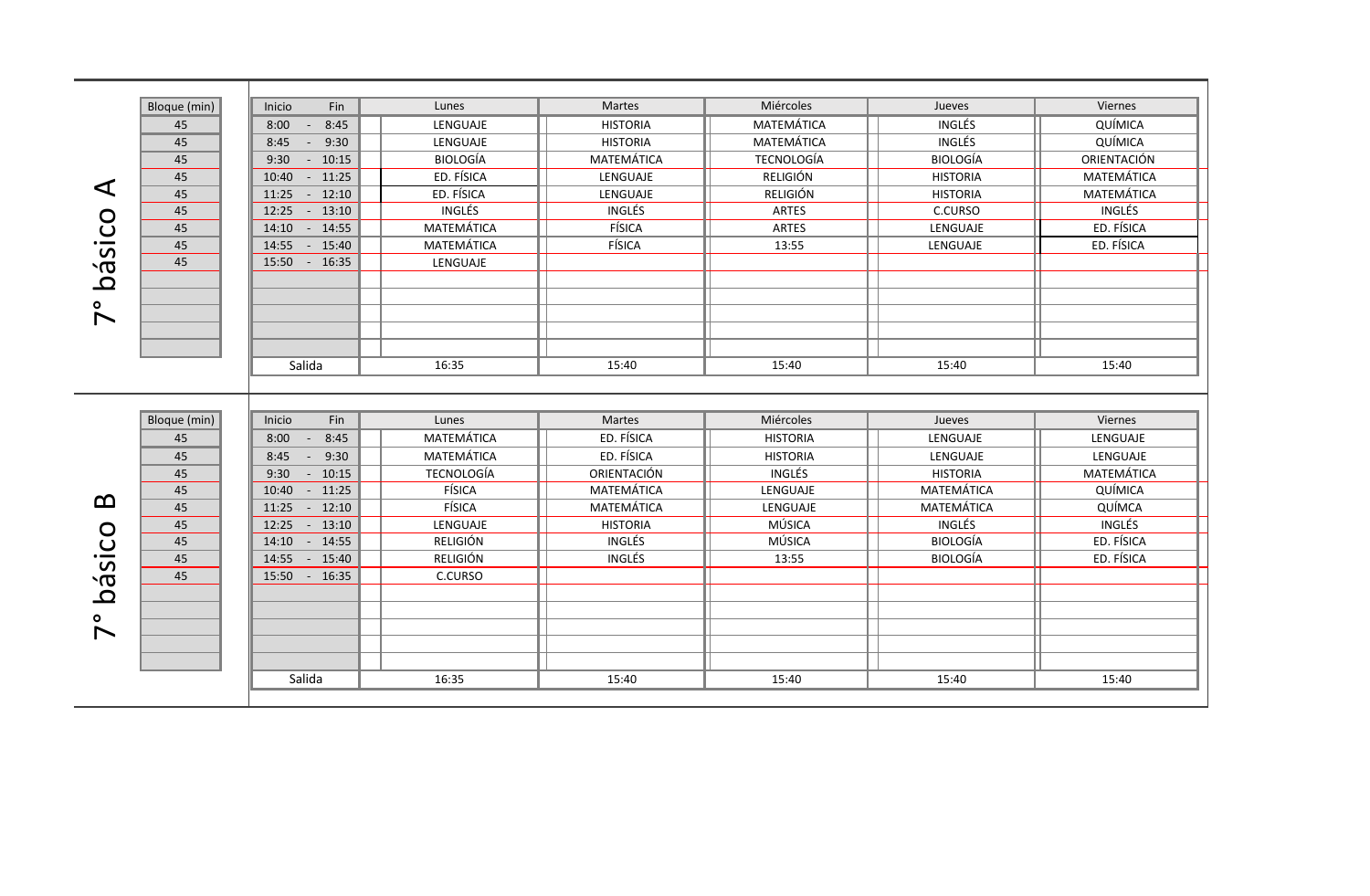|                         | Bloque (min)    | Inicio<br>Fin              | Lunes             | <b>Martes</b>   | Miércoles       | Jueves            | Viernes           |
|-------------------------|-----------------|----------------------------|-------------------|-----------------|-----------------|-------------------|-------------------|
|                         | 45              | 8:45<br>8:00<br>$\sim$     | FÍSICA            | MATEMÁTICA      | LENGUAJE        | LENGUAJE          | <b>HISTORIA</b>   |
|                         | 45              | 9:30<br>8:45<br>$\sim$     | FÍSICA            | ED. FÍSICA      | LENGUAJE        | LENGUAJE          | <b>HISTORIA</b>   |
|                         | 45              | 9:30<br>$-10:15$           | <b>MATEMÁTICA</b> | ED. FÍSICA      | ORIENTACIÓN     | <b>INGLÉS</b>     | LENGUAJE          |
|                         | 45              | 10:40 - 11:25              | INGLÉS            | ARTES           | MATEMÁTICA      | QUÍMICA           | INGLÉS            |
| ◀                       | 45              | 11:25<br>$-12:10$          | INGLÉS            | ARTES           | MATEMÁTICA      | QUÍMICA           | INGLÉS            |
|                         | $\overline{45}$ | $-13:10$<br>12:25          | <b>RELIGIÓN</b>   | <b>RELIGIÓN</b> | <b>BIOLOGÍA</b> | <b>MATEMÁTICA</b> | <b>TECNOLOGÍA</b> |
|                         | 45              | 14:10 - 14:55              | LENGUAJE          | <b>HISTORIA</b> | <b>BIOLOGÍA</b> | ED. FÍSICA        | MATEMÁTICA        |
|                         | 45              | 14:55 - 15:40              | LENGUAJE          | <b>HISTORIA</b> | 13:55           | ED. FÍSICA        | MATEMÁTICA        |
| ásico                   | 45              | 15:50 - 16:35              | C.CURSO           |                 |                 |                   |                   |
| $\bar{\mathbf{\Omega}}$ |                 |                            |                   |                 |                 |                   |                   |
|                         |                 |                            |                   |                 |                 |                   |                   |
| $\infty$                |                 |                            |                   |                 |                 |                   |                   |
|                         |                 |                            |                   |                 |                 |                   |                   |
|                         |                 |                            |                   |                 |                 |                   |                   |
|                         |                 | Salida                     | 16:35             | 15:40           | 15:40           | 15:40             | 15:40             |
|                         |                 |                            |                   |                 |                 |                   |                   |
|                         |                 |                            |                   |                 |                 |                   |                   |
|                         | Bloque (min)    | Fin<br>Inicio              | Lunes             | Martes          | Miércoles       | Jueves            | Viernes           |
|                         | 45              | 8:00<br>8:45<br>$\sim 100$ | MATEMÁTICA        | <b>INGLÉS</b>   | INGLÉS          | LENGUAJE          | MATEMÁTICA        |
|                         | 45              | $-9:30$<br>8:45            | MATEMÁTICA        | MATEMÁTICA      | INGLÉS          | LENGUAJE          | MATEMÁTICA        |
|                         | 45              | 9:30<br>$-10:15$           | LENGUAJE          | MATEMÁTIFCA     | MATEMÁTICA      | INGLÉS            | <b>TECNOLOGÍA</b> |
|                         | 45              | $10:40 - 11:25$            | <b>HISTORIA</b>   | MÚSICA          | QUÍMICA         | <b>HISTORIA</b>   | FÍSICA            |
| മ                       | 45              | 11:25 - 12:10              | <b>HISTORIA</b>   | MÚSICA          | QUÍMICA         | <b>HISTORIA</b>   | FÍSICA            |
|                         | 45              | 12:25 - 13:10              | ORIENTACIÓN       | <b>BIOLOGÍA</b> | ED. FÍSICA      | <b>BIOLOGÍA</b>   | C. CURSO          |
|                         | 45              | 14:10 - 14:55              | <b>RELIGIÓN</b>   | LENGUAJE        | ED. FÍSICA      | ED. FÍSICA        | LENGUAJE          |
|                         | 45              | 14:55 - 15:40              | <b>RELIGIÓN</b>   | LENGUAJE        | 13:55           | ED. FÍSICA        | LENGUAJE          |
| básico                  | 45              | 15:50 - 16:35              | INGLÉS            |                 |                 |                   |                   |
|                         |                 |                            |                   |                 |                 |                   |                   |
| ۰                       |                 |                            |                   |                 |                 |                   |                   |
| $\infty$                |                 |                            |                   |                 |                 |                   |                   |
|                         |                 |                            |                   |                 |                 |                   |                   |
|                         |                 |                            |                   |                 |                 |                   |                   |
|                         |                 | Salida                     | 16:35             | 15:40           | 15:40           | 15:40             | 15:40             |
|                         |                 |                            |                   |                 |                 |                   |                   |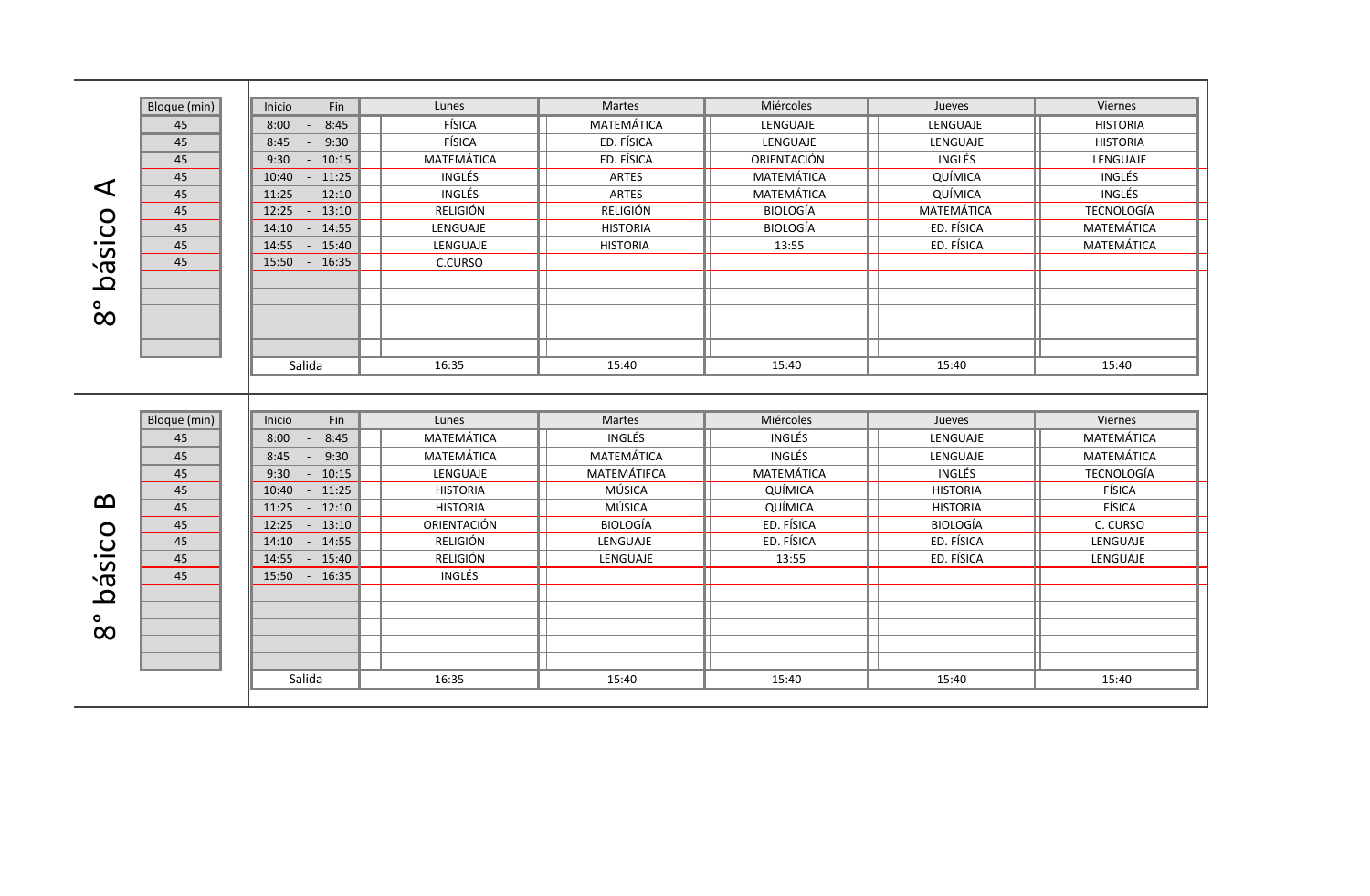|       | Bloque (min) | Inicio<br>Fin              | Lunes             | Martes          | Miércoles     | Jueves           | Viernes          |
|-------|--------------|----------------------------|-------------------|-----------------|---------------|------------------|------------------|
|       | 45           | 8:45<br>8:00<br>$\sim$ $-$ | LENGUAJE          | <b>HISTORIA</b> | FÍSICA        | MATEMÁTICA       | <b>BIOLOGÍA</b>  |
|       | 45           | $-9:30$<br>8:45            | LENGUAJE          | <b>HISTORIA</b> | FÍSICA        | MATEMÁTICA       | <b>BIOLOGÍA</b>  |
|       | 45           | 9:30<br>$-10:15$           | ED. FÍSICA        | INGLÉS          | MATEMÁTICA    | <b>HISTORIA</b>  | <b>HISTORIA</b>  |
|       | 45           | 10:40 - 11:25              | TECNOLOGÍA        | LENGUAJE        | ED. FÍSICA    | ARTES/MÚSICA     | LENGUAJE         |
| ◀     | 45           | 11:25 - 12:10              | <b>TECNOLOGÍA</b> | LENGUAJE        | ED. FÍSICA    | ARTES/MÚSICA     | LENGUAJE         |
|       | 45           | 12:25 - 13:10              | MATEMÁTICA        | MATEMÁTICA      | INGLÉS        | INGLÉS           | QUÍMICA          |
|       | 45           | 13:10 - 13:55              | MATEMÁTICA        | MATEMÁTICA      | INGLÉS        | C. CURSO         | QUÍMICA          |
| medio | 45           | 14:55 - 15:40              | T. CIENCIAS       | RELIGIÓN        |               | <b>INGLÉS</b>    | ORIENTACIÓN      |
|       | 45           | 15:40 - 16:25              | T. CIENCIAS       | RELIGIÓN        |               |                  |                  |
|       | 45           | 16:35 - 17:20              | ED. FÍSICA        |                 |               |                  |                  |
|       |              |                            |                   |                 |               |                  |                  |
|       |              |                            |                   |                 |               |                  |                  |
|       |              |                            |                   |                 |               |                  |                  |
|       |              |                            |                   |                 |               |                  |                  |
|       |              | Salida                     | 17:20             | 16:25           | 13:55         | 15:40            | 15:40            |
|       |              |                            |                   |                 |               |                  |                  |
|       |              |                            |                   |                 |               |                  |                  |
|       | Bloque (min) | Fin<br>Inicio              | Lunes             | Martes          | Miércoles     | Jueves           | Viernes          |
|       | 45           | 8:45<br>8:00<br>$\sim$ $-$ | TECNOLOGÍA        | LENGUAJE        | QUÍMICA       | <b>HISTORIA</b>  | MATEMÁTICA       |
|       | 45           | 9:30<br>8:45<br>$\sim 100$ | TECNOLOGÍA        | LENGUAJE        | QUÍMICA       | <b>HISTORIA</b>  | MATEMÁTICA       |
|       | 45           | $-10:15$<br>9:30           | ED. FÍSICA        | RELIGIÓN        | MATEMÁTICA    | <b>TALLER CS</b> | <b>TALLER CS</b> |
|       | 45           | 10:40 - 11:25              | MATEMÁTICA        | <b>BIOLOGÍA</b> | LENGUAJE      | ARTES/MÚSICA     | ED. FÍSICA       |
| മ     | 45           | 11:25 - 12:10              | MATEMÁTICA        | <b>BIOLOGÍA</b> | LENGUAJE      | ARTES/MÚSICA     | ED. FÍSICA       |
|       |              |                            |                   |                 |               |                  |                  |
|       | 45           | 12:25 - 13:10              | <b>HISTORIA</b>   | INGLÉS          | <b>INGLÉS</b> | LENGUAJE         | FÍSICA           |
|       | 45           | 13:10 - 13:55              | <b>HISTORIA</b>   | RELIGIÓN        | INGLÉS        | LENGUAJE         | FÍSICA           |
|       | 45           | 14:55 - 15:40              | INGLÉS            | MATEMÁTICA      |               | C.CURSO          | ORIENTACIÓN      |
| edio  | 45           | 15:40 - 16:25              | ED. FÍSICA        | MATEMÁTICA      |               |                  |                  |
| E     | 45           | 16:35 - 17:20              | INGLÉS            |                 |               |                  |                  |
|       |              |                            |                   |                 |               |                  |                  |
|       |              |                            |                   |                 |               |                  |                  |
|       |              |                            |                   |                 |               |                  |                  |
|       |              |                            |                   |                 |               |                  |                  |
|       |              | Salida                     | 17:20             | 16:25           | 13:55         | 15:40            | 15:40            |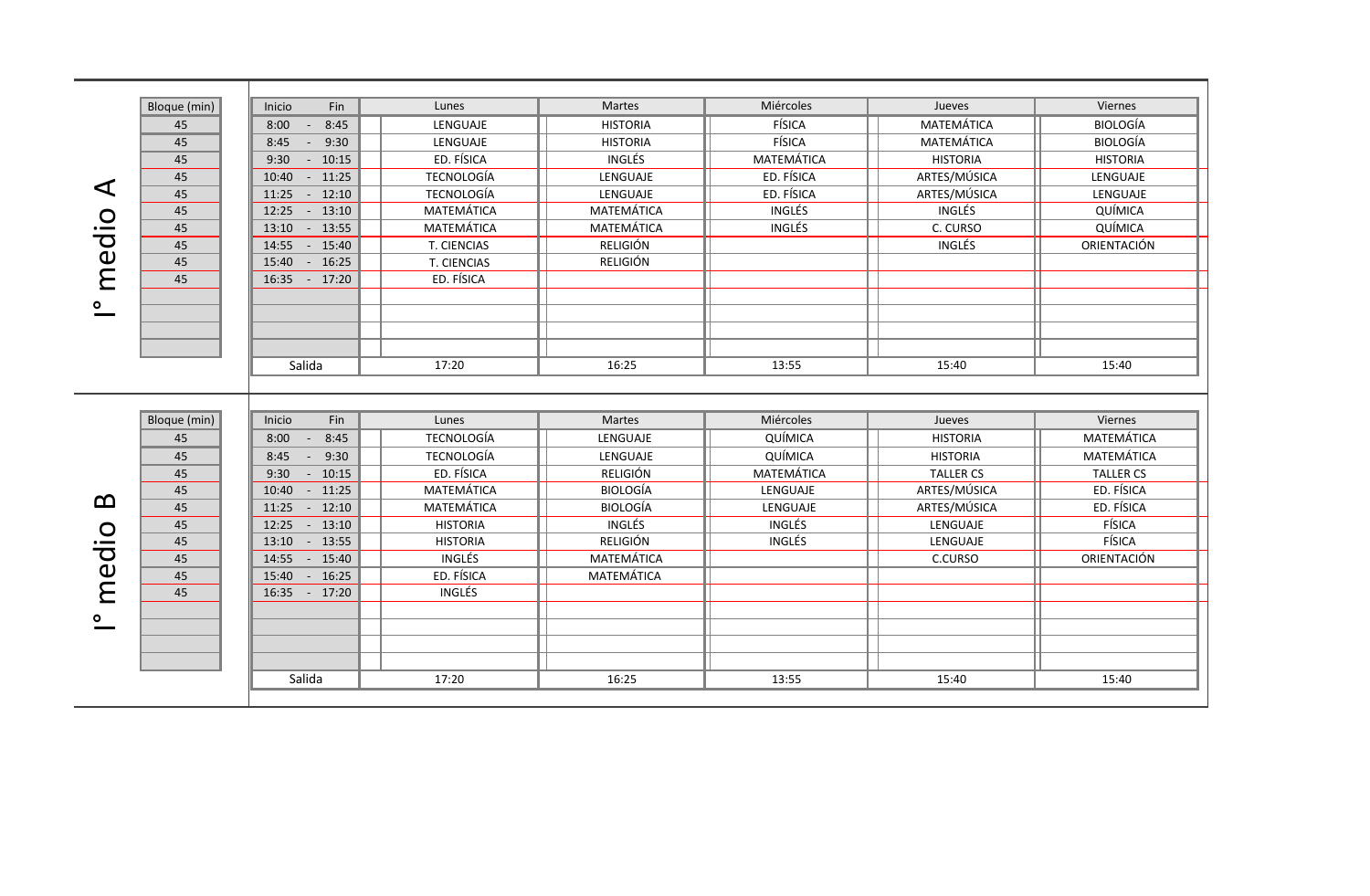|       | Bloque (min) | Inicio<br>Fin              | Lunes                | <b>Martes</b>   | Miércoles             | Jueves      | Viernes         |  |
|-------|--------------|----------------------------|----------------------|-----------------|-----------------------|-------------|-----------------|--|
|       | 45           | 8:45<br>8:00<br>$\sim$ $-$ | <b>INGLÉS</b>        | MATEMÁTICA      | INGLÉS                | MATEMÁTICA  | QUÍMICA         |  |
|       | 45           | 9:30<br>8:45<br>$\sim$     | INGLÉS               | <b>BIOLOGÍA</b> | LENGUAJE              | MATEMÁTICA  | QUÍMICA         |  |
|       | 45           | 9:30<br>$-10:15$           | <b>HISTORIA</b>      | <b>BIOLOGÍA</b> | LENGUAJE              | C. CURSO    | ED. FÍSICA      |  |
|       | 45           | 10:40<br>$-11:25$          | <b>TALLER MATEMÁ</b> | MATEMÁTICA      | <b>HISTORIA</b>       | LENGUAJE    | MÚSICA/ARTES    |  |
| ⋖     | 45           | 11:25<br>$-12:10$          | TALLER MATEMÁ        | INGLÉS          | <b>HISTORIA</b>       | LENGUAJE    | MÚSICA/ARTES    |  |
|       | 45           | $-13:10$<br>12:25          | MATEMÁTICA           | ED. FÍSICA      | RELIGIÓN              | ED. FÍSICA  | LENGUAJE        |  |
| medio | 45           | 13:10<br>$-13:55$          | MATEMÁTICA           | ED. FÍSICA      | <b>RELIGIÓN</b>       | INGLÉS      | LENGUAJE        |  |
|       | 45           | 14:55<br>$-15:40$          | <b>TECNOLOGÍA</b>    | FÍSICA          |                       | ORIENTACIÓN | MATEMÁTICA      |  |
|       | 45           | 15:40<br>$-16:25$          | <b>TECNOLOGÍA</b>    | FÍSICA          |                       |             |                 |  |
|       | 45           | 16:35 - 17:20              | <b>HISTORIA</b>      |                 |                       |             |                 |  |
|       |              |                            |                      |                 |                       |             |                 |  |
|       |              |                            |                      |                 |                       |             |                 |  |
|       |              |                            |                      |                 |                       |             |                 |  |
|       |              |                            |                      |                 |                       |             |                 |  |
|       |              | Salida                     | 17:20                | 16:25           | 13:55                 | 15:40       | 15:40           |  |
|       |              |                            |                      |                 |                       |             |                 |  |
|       |              |                            |                      |                 |                       |             |                 |  |
|       | Bloque (min) | Fin<br>Inicio              | Lunes                | Martes          | Miércoles             | Jueves      | Viernes         |  |
|       | 45           | 8:00<br>8:45<br>$\sim$     | LENGUAJE             | MATEMÁTICA      | <b>BIOLOGÍA</b>       | ED. FÍSICA  | MATEMÁTICA      |  |
|       | 45           | 8:45<br>9:30<br>$\sim$ $-$ | LENGUAJE             | MATEMÁTICA      | <b>BIOLOGÍA</b>       | INGLÉS      | MATEMÁTICA      |  |
|       | 45           | 9:30<br>$-10:15$           | MATEMÁTICA           | LENGUAJE        | ORIENTACIÓN           | LENGUAJE    | LENGUAJE        |  |
| മ     | 45           | 10:40<br>$-11:25$          | INGLÉS               | LENGUAJE        | RELIGIÓN              | FÍSICA      | MÚSICA/ARTES    |  |
|       | 45           | 11:25<br>$-12:10$          | <b>INGLÉS</b>        | INGLÉS          | <b>RELIGIÓN</b>       | FÍSICA      | MÚSICA/ARTES    |  |
|       | 45           | $-13:10$<br>12:25          | <b>TECNOLOGÍA</b>    | ED. FÍSICA      | TALLER DE MATE        | ED. FÍSICA  | <b>HISTORIA</b> |  |
| medio | 45           | 13:10<br>$-13:55$          | <b>TECNOLOGÍA</b>    | ED. FÍSICA      | <b>TALLER DE MATE</b> | INGLÉS      | <b>HISTORIA</b> |  |
|       | 45           | 14:55<br>$-15:40$          | <b>HISTORIA</b>      | QUÍMICA         |                       | MATEMÁTICA  | C. CURSO        |  |
|       | 45           | 15:40<br>$-16:25$          | <b>HISTORIA</b>      | QUÍMICA         |                       |             |                 |  |
|       | 45           | $-17:20$<br>16:35          | MATEMÁTICA           |                 |                       |             |                 |  |
|       |              |                            |                      |                 |                       |             |                 |  |
|       |              |                            |                      |                 |                       |             |                 |  |
|       |              |                            |                      |                 |                       |             |                 |  |
|       |              |                            |                      |                 |                       |             |                 |  |
|       |              | Salida                     | 17:20                | 16:25           | 13:55                 | 15:40       | 15:40           |  |
|       |              |                            |                      |                 |                       |             |                 |  |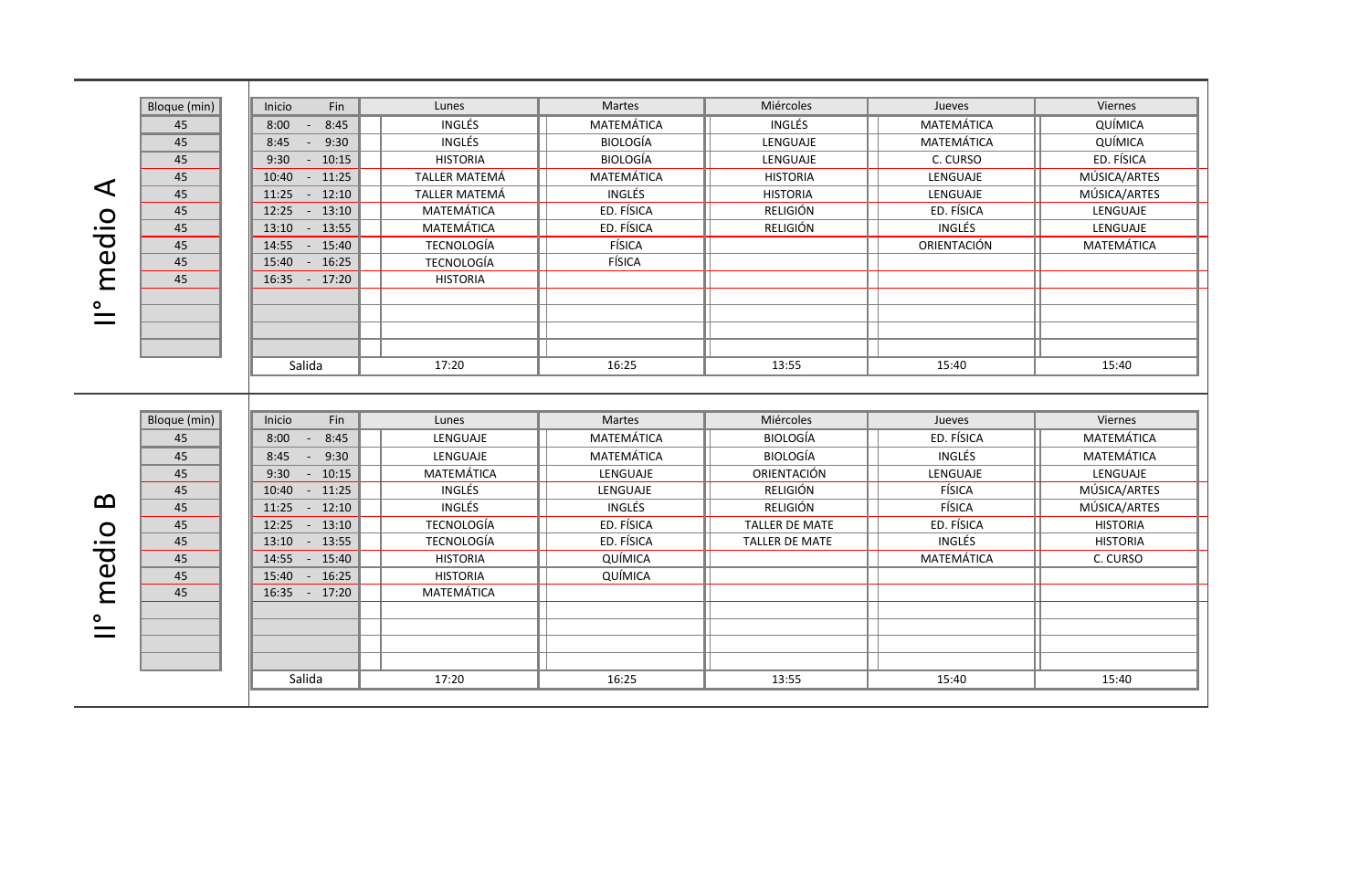|       | Bloque (min) | Inicio<br>Fin                  | Lunes                | <b>Martes</b>        | Miércoles            | Jueves            | Viernes                |
|-------|--------------|--------------------------------|----------------------|----------------------|----------------------|-------------------|------------------------|
|       | 45           | 8:00<br>8:45<br>$\sim$         | ED. CIUDADANA        | ELEC SEMINARIO,      | ELEC. DISEÑO         | CS. PARA LA CIUDA | INGLÉS                 |
|       | 45           | 9:30<br>8:45<br>$\sim$         | ED. CIUDADANA        | QUÍMI, TALLER DE LIT | EJERCIO, COMPRENS    | ED. FÍSICA        | INGLÉS                 |
|       | 45           | $-10:15$<br>9:30               | INGLÉS               | T. MATEMÁTICA        | LENGUAJE             | ED. FÍSICA        | CS. PARA LA CIUDAD     |
|       | 45           | $10:40 - 11:25$                | ELEC SEMINARIO,      | <b>RELIGIÓN</b>      | INGLÉS               | MATEMÁTICA        | ELEC ECONOMÍA,         |
| ◁     | 45           | 11:25 - 12:10                  | QUÍMI, TALLER DE LIT | <b>RELIGIÓN</b>      | MATEMÁTICA           | MATEMÁTICA        | PROBABI, BIOLOGÍA      |
|       | 45           | 12:25 - 13:10                  | LENGUAJE             | FILOSOFÍA            | ELEC SEMINARIO,      | ELEC ECONOMÍA,    | ELEC. DISEÑO           |
|       | 45           | $13:10 - 13:55$                | LENGUAJE             | <b>FILOSOFÍA</b>     | QUÍMI, TALLER DE LIT | PROBABI, BIOLOGÍA | EJERCIO, COMPRENS      |
| medio | 45           | 14:55 - 15:40                  | ELEC ECONOMÍA,       | ELEC. DISEÑO         |                      | T. LECTURA        | ORIENTACIÓN            |
|       | 45           | 15:40 - 16:25                  | PROBABI, BIOLOGÍA    | EJERCIO, COMPRENS    |                      |                   |                        |
|       | 45           | 16:35 - 17:20                  | C. CURSO             |                      |                      |                   |                        |
|       |              |                                |                      |                      |                      |                   |                        |
|       |              |                                |                      |                      |                      |                   |                        |
|       |              |                                |                      |                      |                      |                   |                        |
|       |              |                                |                      |                      |                      |                   |                        |
|       |              | Salida                         | 17:20                | 16:25                | 13:55                | 15:40             | 15:40                  |
|       |              |                                |                      |                      |                      |                   |                        |
|       |              |                                |                      |                      |                      |                   |                        |
|       |              |                                |                      |                      |                      |                   |                        |
|       | Bloque (min) | Fin<br>Inicio                  | Lunes                | Martes               | Miércoles            | Jueves            | Viernes                |
|       | 45           | 8:45<br>8:00<br>$\sim$ $ \sim$ | <b>RELIGIÓN</b>      | ELEC SEMINARIO,      | ELEC. DISEÑO         | <b>INGLÉS</b>     | INGLÉS                 |
|       | 45           | 9:30<br>8:45<br>$\sim$         | <b>RELIGIÓN</b>      | QUÍMI, TALLER DE LIT | EJERCIO, COMPRENS    | ED. FÍSICA        | INGLÉS                 |
|       | 45           | $-10:15$<br>9:30               | INGLÉS               | LENGUAJE             | ORIENTACIÓN          | ED. FÍSICA        | T. MATEMÁTICA          |
|       | 45           | 10:40 - 11:25                  | ELEC SEMINARIO,      | <b>FILOSOFÍA</b>     | LENGUAJE             | CS. PARA LA CIUDA | ELEC ECONOMÍA,         |
| മ     | 45           | 11:25<br>$-12:10$              | QUÍMI, TALLER DE LIT | <b>FILOSOFÍA</b>     | LENGUAJE             | CS. PARA LA CIUDA | PROBABI, BIOLOGÍA      |
|       | 45           | 12:25 - 13:10                  | ED. CIUDADANA        | MATEMÁTICA           | ELEC SEMINARIO,      | ELEC ECONOMÍA,    | ELEC. DISEÑO           |
|       | 45           | 13:10<br>$-13:55$              | ED. CIUDADANA        | MATEMÁTICA           | QUÍMI, TALLER DE LIT | PROBABI, BIOLOGÍA | EJERCIO, COMPRENS      |
|       | 45           | 14:55 - 15:40                  | ELEC ECONOMÍA.       | ELEC. DISEÑO         |                      | C. CURSO          | <b>TALLER LENGUAJE</b> |
|       | 45           | 15:40<br>$-16:25$              | PROBABI, BIOLOGÍA    | EJERCIO, COMPRENS    |                      |                   |                        |
| medio | 45           | 16:35 - 17:20                  | MATEMÁTICA           |                      |                      |                   |                        |
|       |              |                                |                      |                      |                      |                   |                        |
|       |              |                                |                      |                      |                      |                   |                        |
|       |              |                                |                      |                      |                      |                   |                        |
|       |              |                                |                      |                      |                      |                   |                        |
|       |              | Salida                         | 17:20                | 16:25                | 13:55                | 15:40             | 15:40                  |